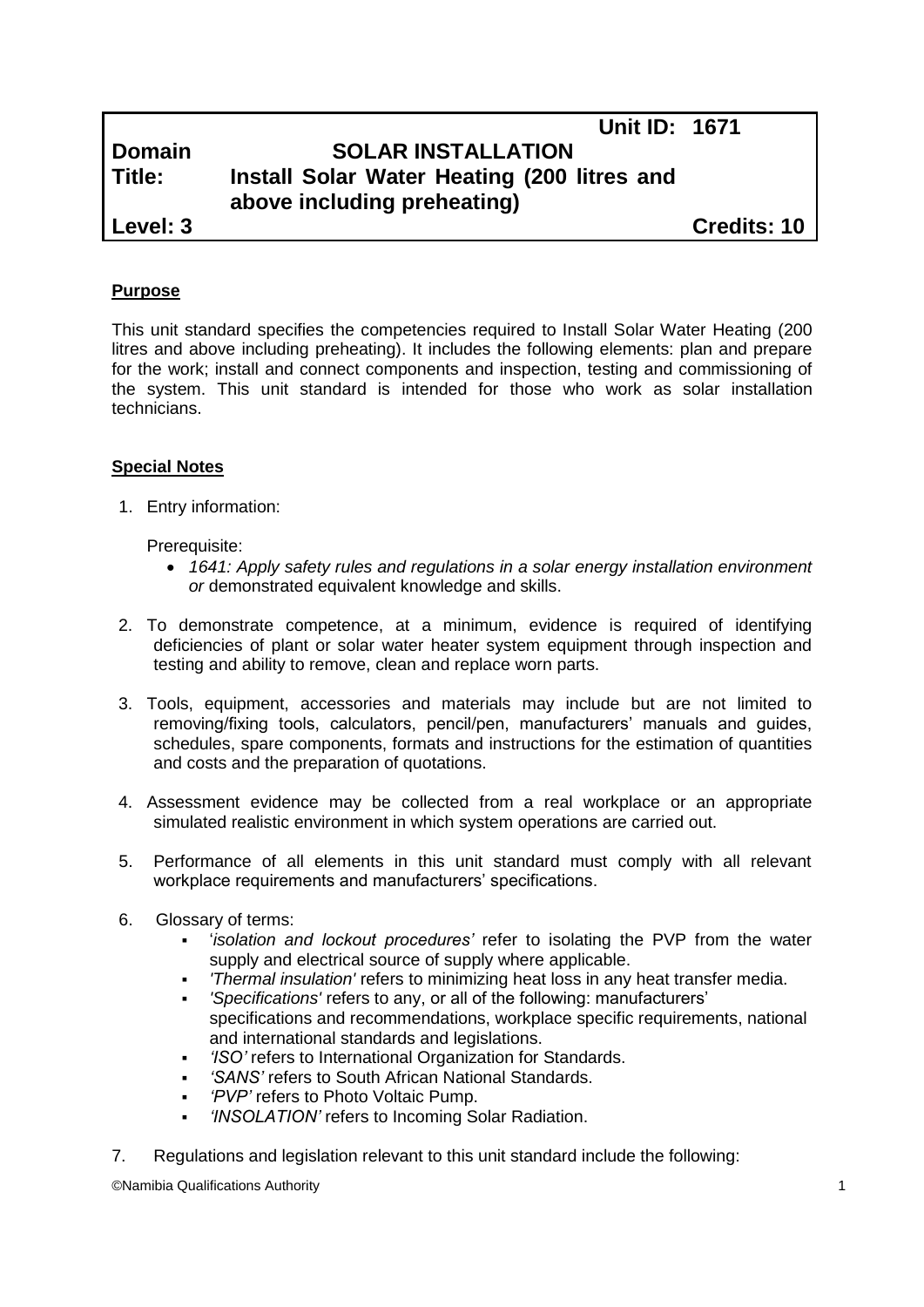- Labour Act No. 11 of 2007.
- Petroleum Products and Energy Amendment Act No. 2 of 2005.
- National Energy Fund Act of 2000.
- Gas Act (Draft 2b).
- Occupational Health and Safety Regulations No. 18, 1997 and all subsequent amendments.
- ISO 14001 (Environmental Management Standard) and all subsequent amendments to any of the above.

### **Quality Assurance Requirements**

This unit standard and others within this subfield may be awarded by institutions which meet the accreditation requirements set by the Namibia Qualifications Authority and the Namibia Training Authority and which comply with the national assessment and moderation requirements. Details of specific accreditation requirements and the national assessment arrangements are available from the Namibia Qualifications Authority on [www.namqa.org](http://www.namqa.org/) and the Namibia Training Authority on [www.nta.com.na.](http://www.nta.com.na/)

#### **Elements and Performance Criteria**

#### **Element 1: Plan and prepare for the work**

#### **Performance criteria**

- 1.1 Importance of site visits and assessment are discussed.
- 1.2 Appropriate tools and materials used in both site visit and installation are identified.
- 1.3 Strategy for locating mounting points of main components is explained.
- 1.4 Safety requirements for an installation ae discussed.
- 1.5 Installation plan including general layout of the system are developed and explained.

#### **Element 2: Install and connect components**

#### **Performance criteria**

- 2.1 Skills to use and follow installation drawings are demonstrated.
- 2.2 Installation procedures are discussed and explained.
- 2.3 Importance of earth and connection of earth to the system is explained.
- 2.4 Connecting components using appropriate tools and plumbing demonstrated.

#### **Element 3: Inspection, testing and commissioning of the system**

#### **Performance criteria**

- 3.1 Importance of inspecting, testing and commissioning of the system is explained.
- 3.2 Methods of conducting an inspection are outlined and explained.

©Namibia Qualifications Authority 2